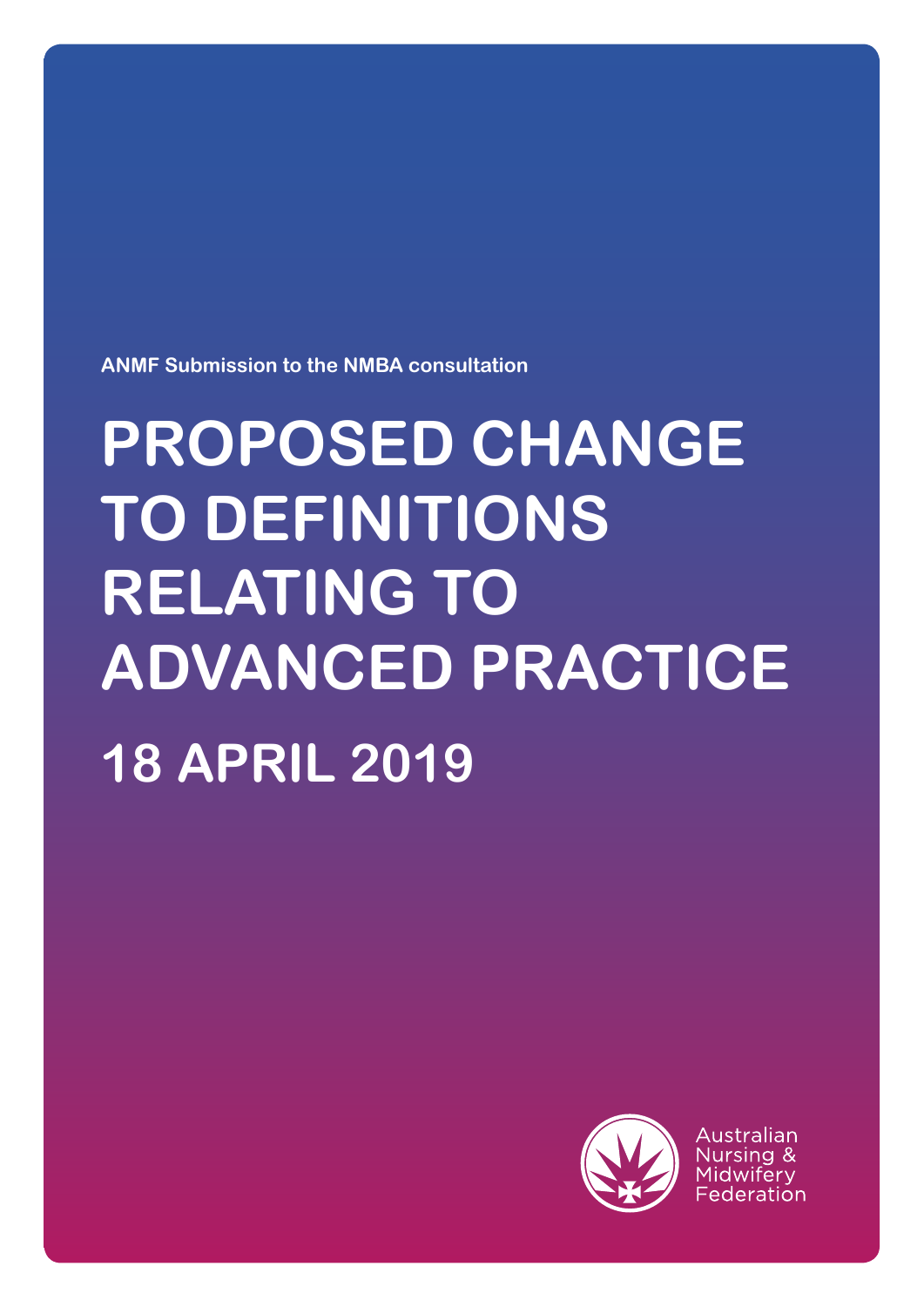

Australian Nursing and Midwifery Federation / **proposed change to** *definitions* **relating to advanced practice**

**Annie Butler Federal Secretary**

**Lori-anne Sharp Assistant Federal Secretary**

**Australian Nursing and Midwifery Federation Level 1, 365 Queen Street, Melbourne VIC 3000 T: 03 9602 8500 F: 03 9602 8567 E: anmffederal@anmf.org.au W: www.anmf.org.au**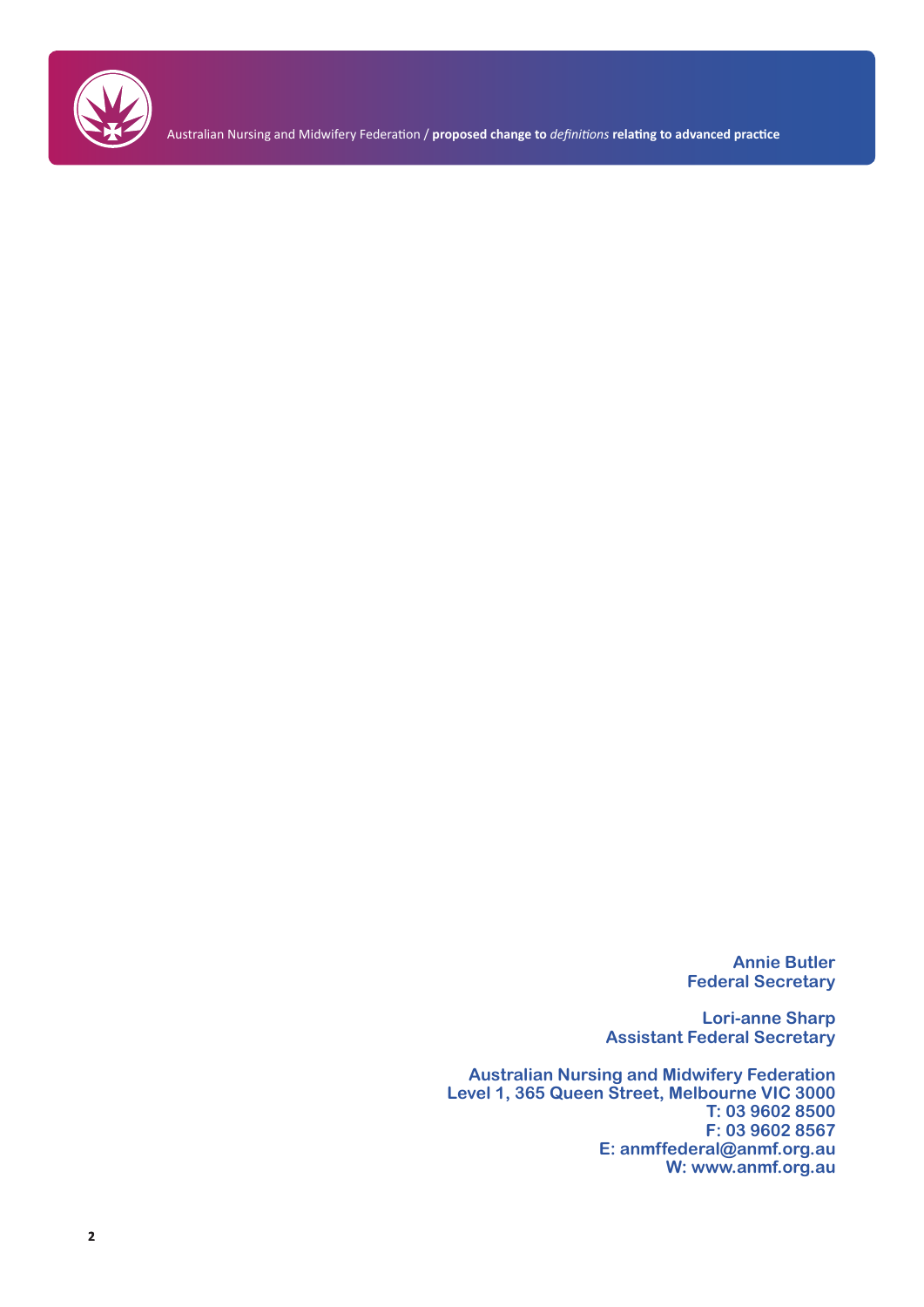

## **INTRODUCTION**

The Australian Nursing and Midwifery Federation (ANMF) is Australia's largest national union and professional nursing and midwifery organisation. In collaboration with the ANMF's eight state and territory branches, we represent the professional, industrial and political interests of 275,000 nurses, midwives and carers across the country.

Our members work in the public and private health, aged care and disability sectors across a wide variety of urban, rural and remote locations. We work with them to improve their ability to deliver safe and best practice care in each and every one of these settings, fulfil their professional goals and achieve a healthy work/life balance.

Our strong and growing membership and integrated role as both a professional and industrial organisation provide us with a complete understanding of all aspects of the nursing and midwifery professions and see us uniquely placed to defend and advance our professions.

Through our work with members we aim to strengthen the contribution of nursing and midwifery to improving Australia's health and aged care systems, and the health of our national and global communities.

The Federation welcomes the opportunity to provide a response to the Nursing and Midwifery Board of Australia (NMBA) public consultation on the proposed change to *definitions* relating to *advanced practice*. These definitions related to advanced practice are currently set out in the NMBA *Nurse Practitioner standards for practice* and the *Registration standard: Endorsement as a nurse practitioner*.

The ANMF has been a lead organisation in the conception and development of the nurse practitioner role in Australia. Many of the 1,784<sup>1</sup> nurse practitioners in this country are ANMF members. We are a staunch advocate for this peak clinical role for registered nurses; the role is integral to improving access for people to evidence-based, safe and effective health and aged care.

There remains much to be done to ensure there is a substantial increase in the numbers of registered nurses electing to undertake the pathway to nurse practitioner endorsement. A clear regulatory definition of advanced practice is essential as it will assist registered nurses to demonstrate that they have met this requirement when applying for endorsement as a nurse practitioner.

<sup>1.</sup> Nursing and Midwifery Board of Australia. (2018). *Registrant Data Table - Reporting period: 1 October 2018 – 31 December 2018*. Available at: [https://www.](https://www.nursingmidwiferyboard.gov.au/About/Statistics.aspx ) [nursingmidwiferyboard.gov.au/About/Statistics.aspx](https://www.nursingmidwiferyboard.gov.au/About/Statistics.aspx )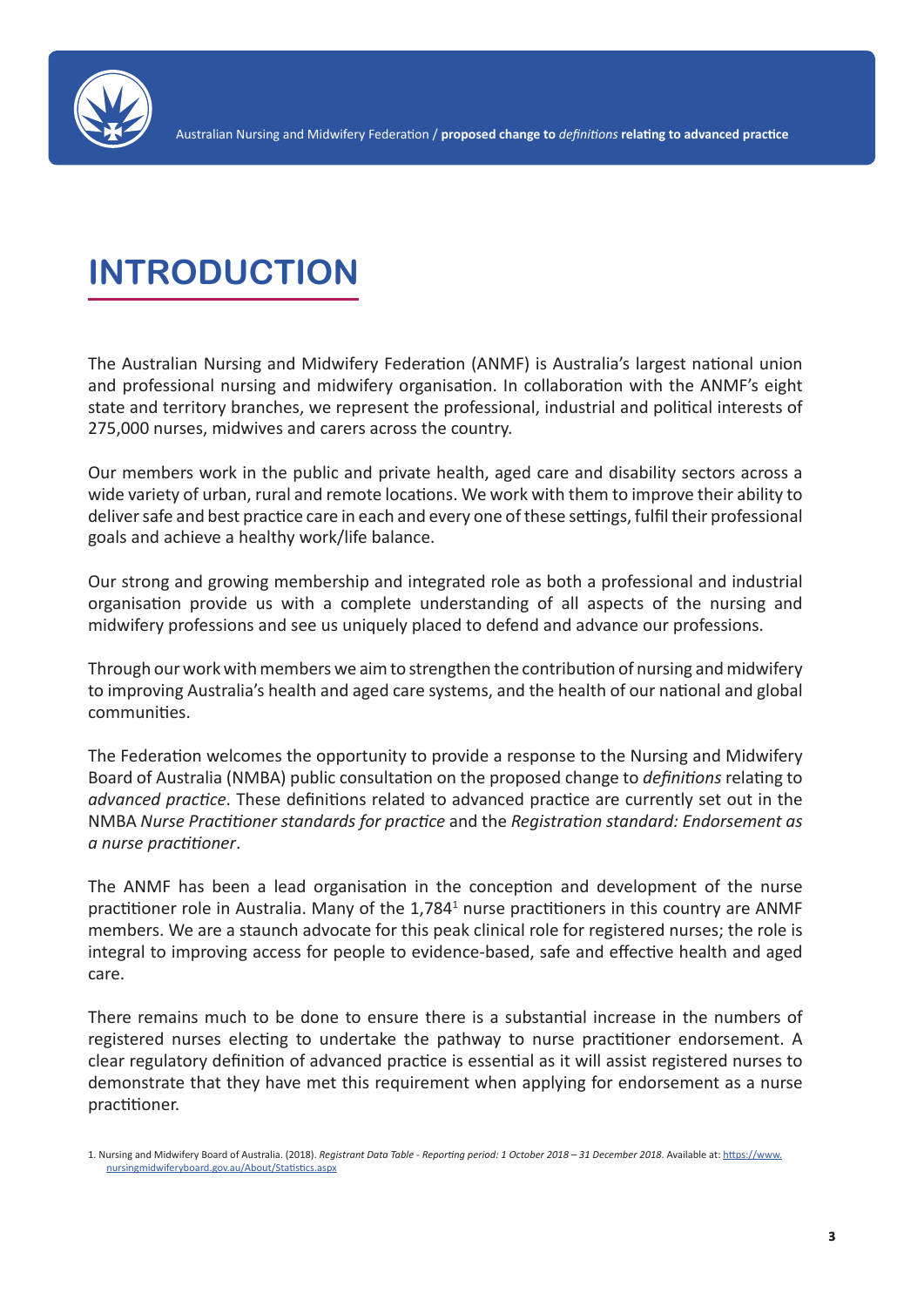

#### **QUESTIONS FOR CONSIDERATION**

#### **1. Is the proposed definition of** *advanced practice* **helpful, clear and more workable compared to the current definition of** *advanced nursing practice***?**

It is the view of the ANMF that the amendments to the *advanced practice* definition proposed for inclusion in the NMBA *Nurse Practitioner standards for practice* and the *Registration standard: Endorsement as a nurse practitioner,* is helpful, clear and more workable for the purposes of regulation than the current definition of *advanced nursing practice*. Amending and clarifying the current definition of 'advanced nursing practice' to the re-titled 'advanced practice' will reduce confusion.

The ANMF supports most of the definition proposed, however we have significant concern with the following statement within the definition: *Advanced practice in nursing is a level of practice and is not related to a job title or remuneration*. The ANMF cannot support this statement as it stands. Ideally, registered nurses' job titles and remuneration should always reflect their experience and expertise. The ANMF understands the regulatory intent of this statement, thereby allowing registered nurses to demonstrate that they meet the definition of advanced practice, when this is not reflected in their job title or remuneration. However, this statement could have an unintended consequence. The statement should be amended as follows: *Advanced practice in nursing is a level of practice, and is commonly but not necessarily related to a job title or remuneration*.

#### **2. Does the proposed definition of** *advanced practice* **meet the needs of both the regulatory and the nursing profession requirements in the Australian context?**

Although the proposed definition of 'advanced practice' has been developed for a regulatory purpose, it will no doubt be used by the profession and employers of nurses in a broader context. Consequently, the ANMF is concerned about the inclusion of the term 'autonomous' in the definition. This term is often poorly understood, with many people equating it with independent practice rather than its correct meaning of practicing without need for direction or direct supervision, and is accordingly often used to exclude registered nurses from certain roles, either by themselves or by the employer. Including the term in the definition may make it harder for registered nurses to demonstrate they have met the 'advanced practice' requirement, not only for the purposes of obtaining and maintaining nurse practitioner endorsement but also for a range of other 'advanced practice' roles. We request that the term 'autonomous' is removed from both standards. As discussed in our response above, the last sentence in the propose definition of advance practice should be amended to 'and is commonly but not necessarily related to a job title or remuneration.'